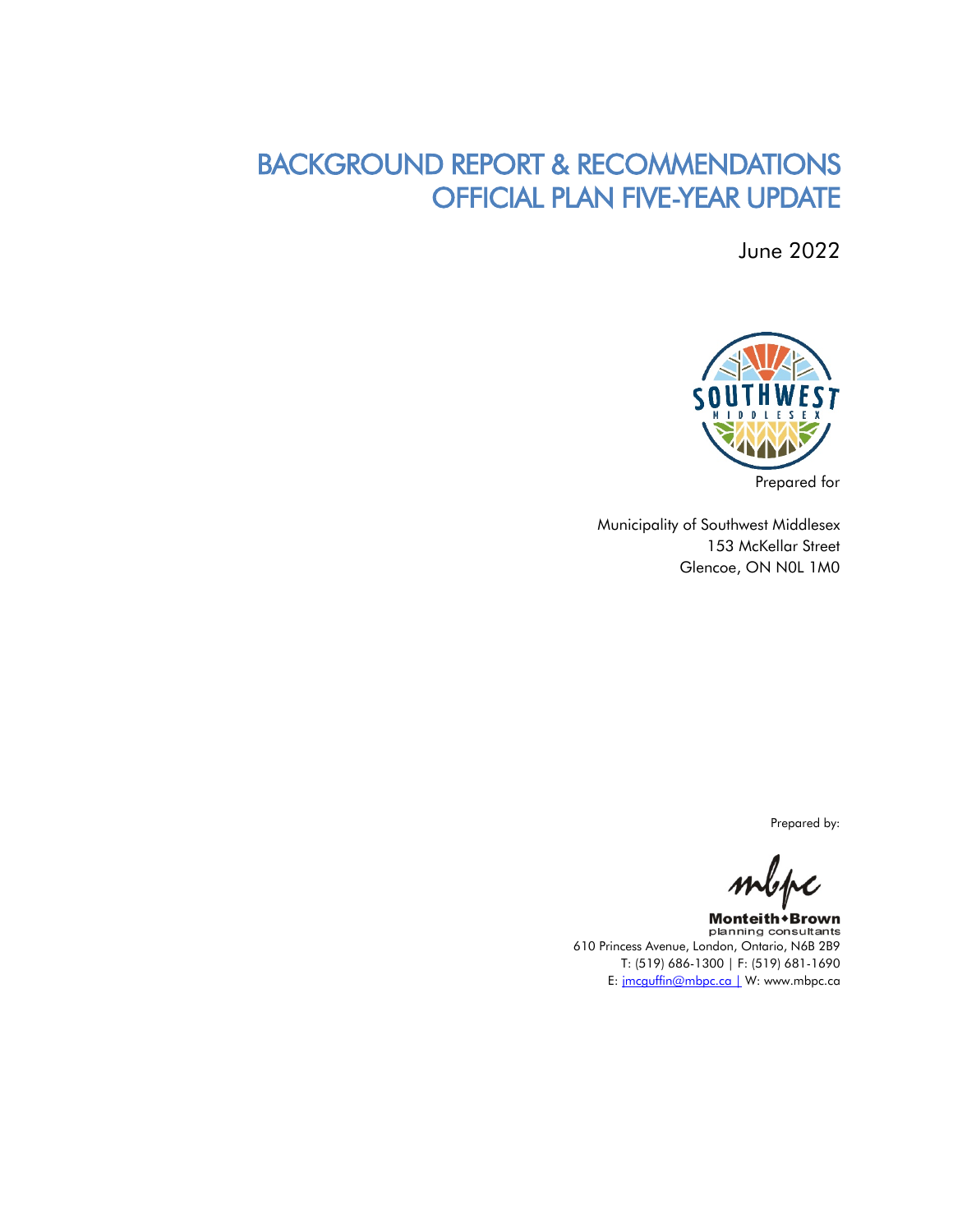# Official Plan Review - Background Report & Recommendations

Municipality of Southwest Middlesex - June 2022

# **TABLE OF CONTENTS**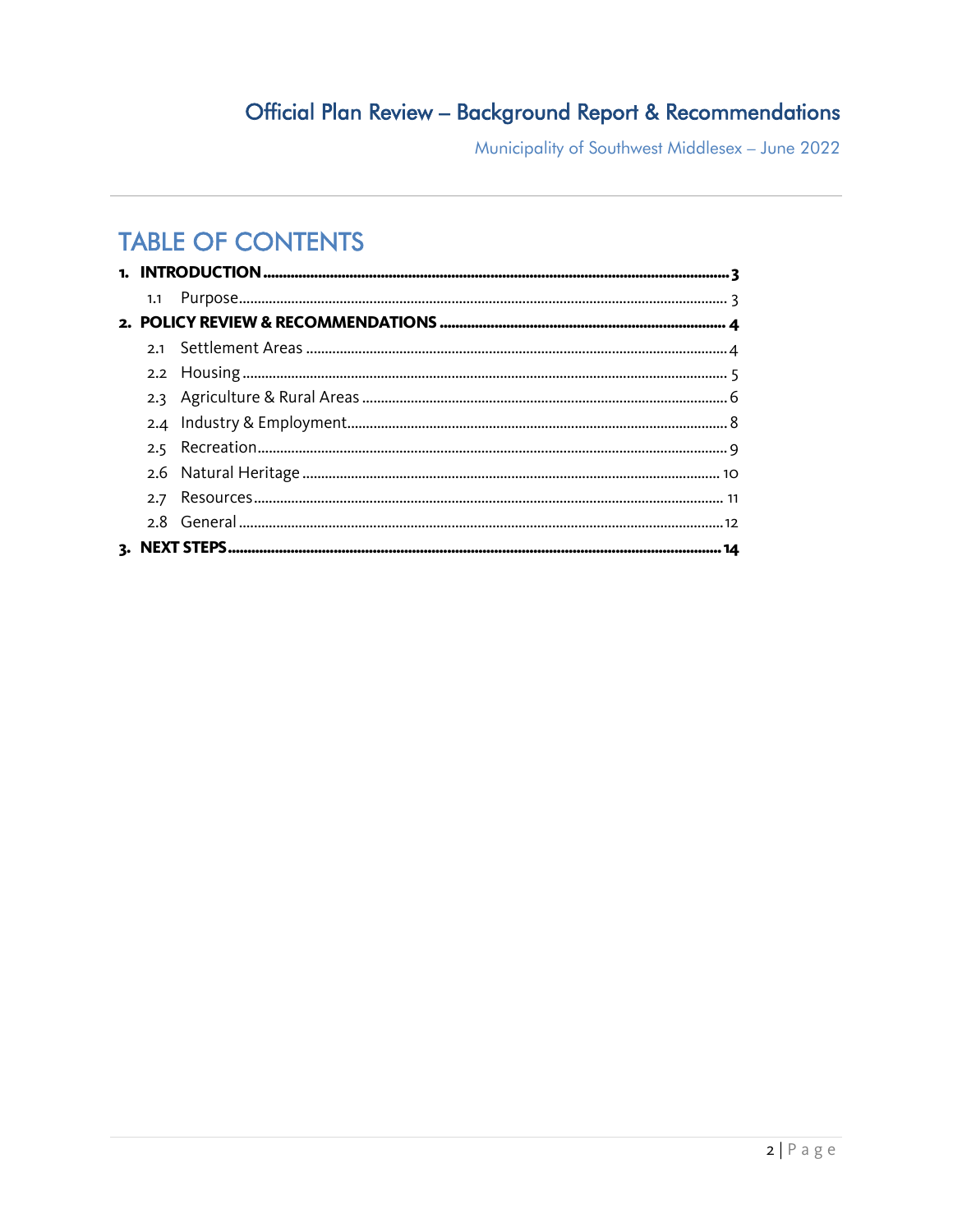# <span id="page-2-0"></span>1. INTRODUCTION

# <span id="page-2-1"></span>1.1 Purpose

Monteith Brown Planning Consultants ("MBPC") has been retained by the County of Middlesex to undertake a Five-Year Update to the Southwest Middlesex Official Plan. The current Municipality of Southwest Middlesex Official Plan was adopted on December 19, 2007 and approved by the County of Middlesex on December 8, 2008. Since the previous Five-Year Review has taken place, only one application to amend the Official Plan was filed and approved, which is an indication that the current Official Plan has served relatively well since its approval.

Since its adoption in 2007, several significant legislative and policy changes have come into effect which impacts the Southwest Middlesex Official Plan. The purpose of this Official Plan Review is to evaluate necessary changes to the current Official Plan and provide recommendations to ensure that the Official Plan conforms to the changes made to relevant legislation and Provincial and County policies. This includes changes to the Provincial Policy Statement 2020 and the *Planning Act* through various pieces of provincial legislation, including the Smart Growth For Our Communities Act, 2015 (Bill 73), Building Better And Conserving Watersheds Act, 2017 (Bill 139), More Homes, More Choice Act, 2019 (Bill 108), More Homes for Everyone Act (Bill 109), Plan to Build Ontario Together Act, 2019 (Bill 138) and the COVID-19 Economic Recovery Act, 2020 (Bill 197).

The update of the Official Plan will add to the local vision of the Municipality of Southwest Middlesex and address changes to local priorities and accommodate changes to provincial interests. This Official Plan Review process is not intended to contemplate site-specific amendments to the Official Plan, since there has been only one amendment to the Official Plan since its approval, and the review of each individual request can lengthen the review process.

The Municipality is located in the southwest corner of Middlesex County and is situated between Highways 401 and 402 and approximately halfway between London and Chatham. The Municipality consists of primarily agricultural land with the urban communities of Glencoe and Wardsville, and hamlet areas of Appin, Melbourne, Middlemiss and Pratt Siding. The population of Southwest Middlesex in 2021 was 5,893 with approximately 2,405 households. Growth forecasts for each of the County's lower-tier municipalities were prepared by Watson & Associates Economists that project changes in population over the 25-year planning horizon using a low growth, reference growth, and high growth scenarios. The report concluded that under all the growth scenarios, all of the County's municipalities are projected to experience a moderate to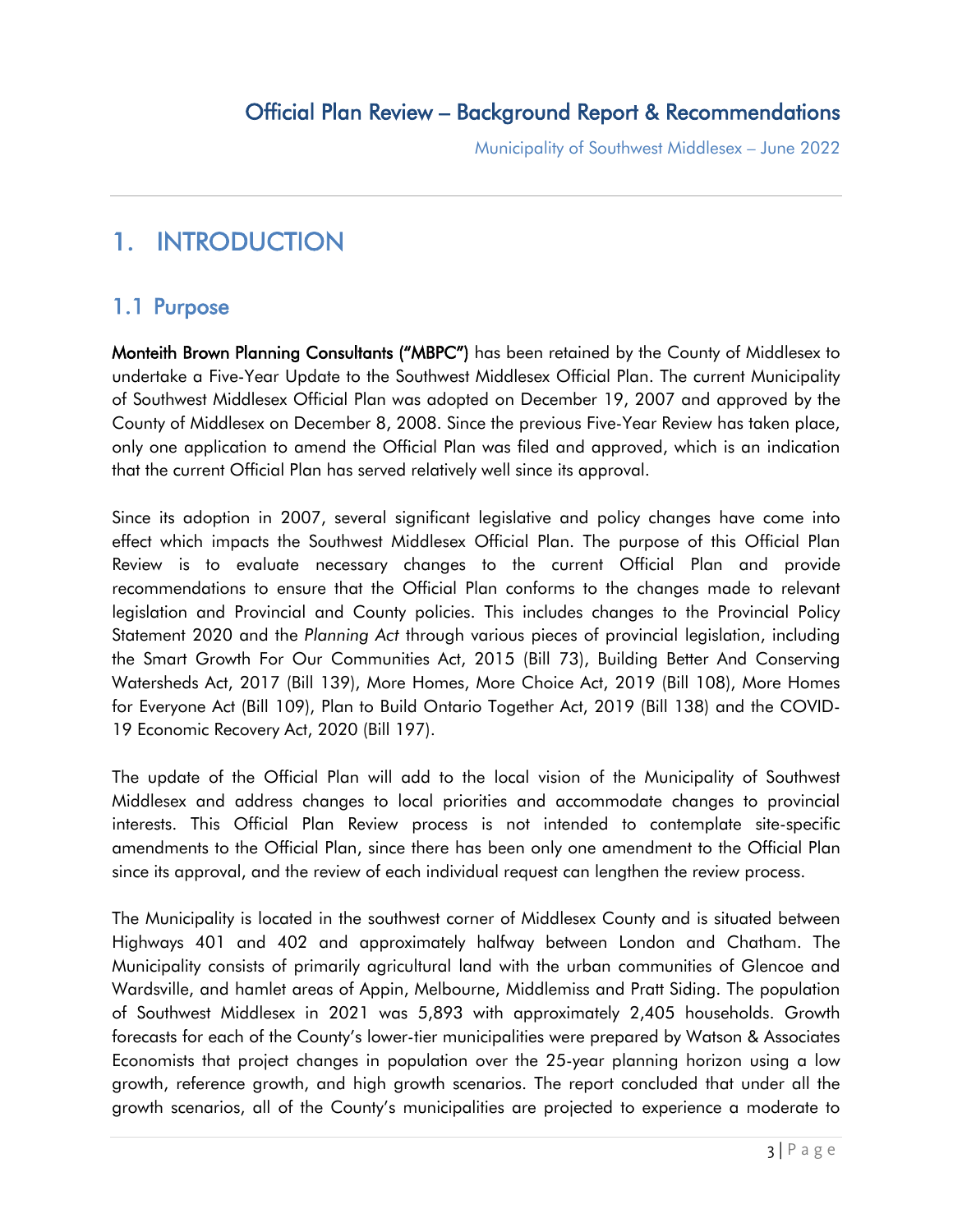# Official Plan Review – Background Report & Recommendations

Municipality of Southwest Middlesex – June 2022

strong rate of growth in housing to 2046. The number of households is anticipated to increase by between 2,790 in the low growth scenario and 3,060 in the high growth scenario from 2016 to 2046. This would result in an increase of between approximately 440 and 710 dwelling units needed to meet the anticipated increase in population.

A comprehensive review was not included within the scope of the Official Plan Review, and therefore, the assessment of residential and employment land supply within the Municipality was not included as part of this analysis. A land inventory review is anticipated to be conducted by the County. Southwest Middlesex has also undertaken a servicing review for the Municipality and additional information is to be provided throughout the Official Plan Review process.

# <span id="page-3-0"></span>2. POLICY REVIEW & RECOMMENDATIONS

This section is intended to provide a brief overview of the recommended policy revisions to the existing Municipality of Southwest Middlesex Official Plan. The list of recommendations is not intended to be exhaustive at this time. It is anticipated that the recommendations will evolve as the process nears completion and with additional input from agencies, the public, and Council. The final recommendations will form the basis of an official plan amendment.

# <span id="page-3-1"></span>2.1Settlement Areas

### Settlement Area Expansion

A municipality may only allow the expansion of a settlement area during the time of a municipal comprehensive review and only where it has been demonstrated that the proposed expansion would meet certain criteria under the Provincial Policy Statement. These criteria were amended to include policies that would require municipalities to provide justification that in prime agricultural areas, alternative locations for an expansion have been considered and there are no reasonable alternatives. The Official Plan should address the need to reference the PPS and provide wording for the inclusion of a review of alternate locations for expansion that would avoid agricultural areas and apply MDS formulae.

Notwithstanding the policies noted above, Section 1.1.3.9 of the Provincial Policy Statement provides for the ability of adjustments to the settlement boundary to be considered outside of a municipal comprehensive review. The Official Plan should include policies that implement the changes to Section 1.1.3.9 of the PPS, which would permit the expansion of settlement boundaries at the time of a comprehensive review, and adjustments to settlement area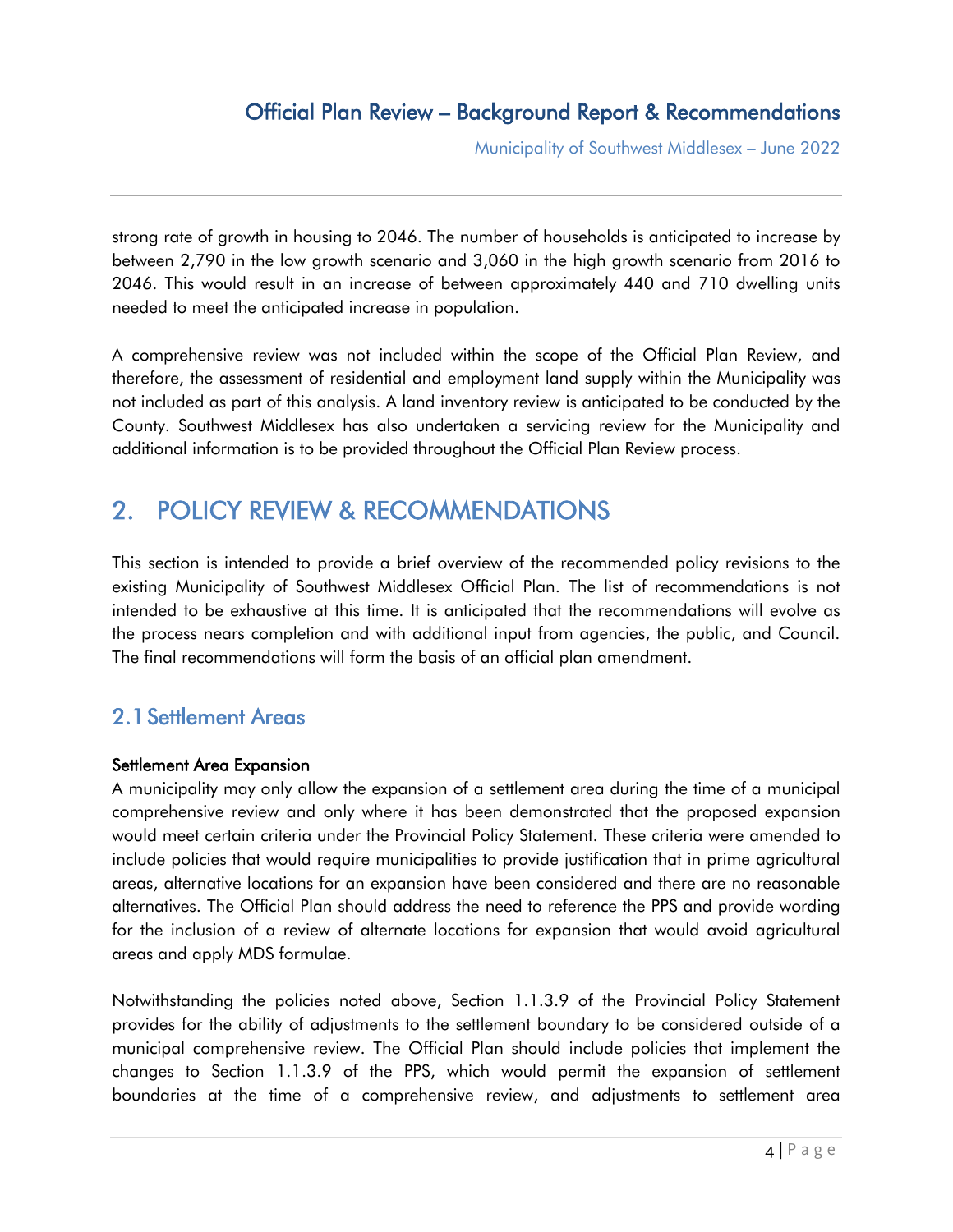boundaries outside a comprehensive review subject to sufficient planning justification being provided as permitted under the PPS 2020.

As previously noted in this report, a comprehensive review is not being undertaken as part of the current Official Plan Review process.

### <span id="page-4-0"></span>2.2 Housing

### Affordable Housing

The provision of a full range of housing options, including affordable housing, has been added as a matter of provincial interest under the *Planning Act* and the Provincial Policy Statement. Under provincial legislation, a municipality's Official Plan is required to be updated to implement policies that require development applications to provide information on how affordable housing and the provision of a range of housing options has been considered as part of the development application.

### Additional Residential Units

Section 16(3) of the *Planning Act* permits the establishment of additional residential units (ARU's), which are dwelling units that are self-contained and are secondary to the primary or main dwelling. Official Plans are required to implement policies that would specifically permit the establishment of additional residential units within single detached dwellings, semi-detached dwellings, and rowhouse dwellings, and the establishment of an additional dwelling unit within a building or structure that is accessory to a primary dwelling unit. The County Official Plan supports allowing up to a total of three residential units on properties that are eligible.

While Official Plans are required to be amended to include these policies, the *Planning Act* also provides the ability for municipalities to establish specific criteria that would regulate the location, size, and servicing of additional residential units. The County Official Plan proposes matters that local Official Plans shall address, such as the provision of adequate services and access, the location of ARUs outside of natural hazard areas. Policies should also be included that would require ARU's to comply with Minimum Distance Separation requirements. It is recommended that the Official Plan permit additional residential units within residential areas, as well as in rural areas.

It is anticipated that an amendment to the Southwest Middlesex Zoning By-law may be required to implement more specific regulations for permitting additional residential units in appropriate zones.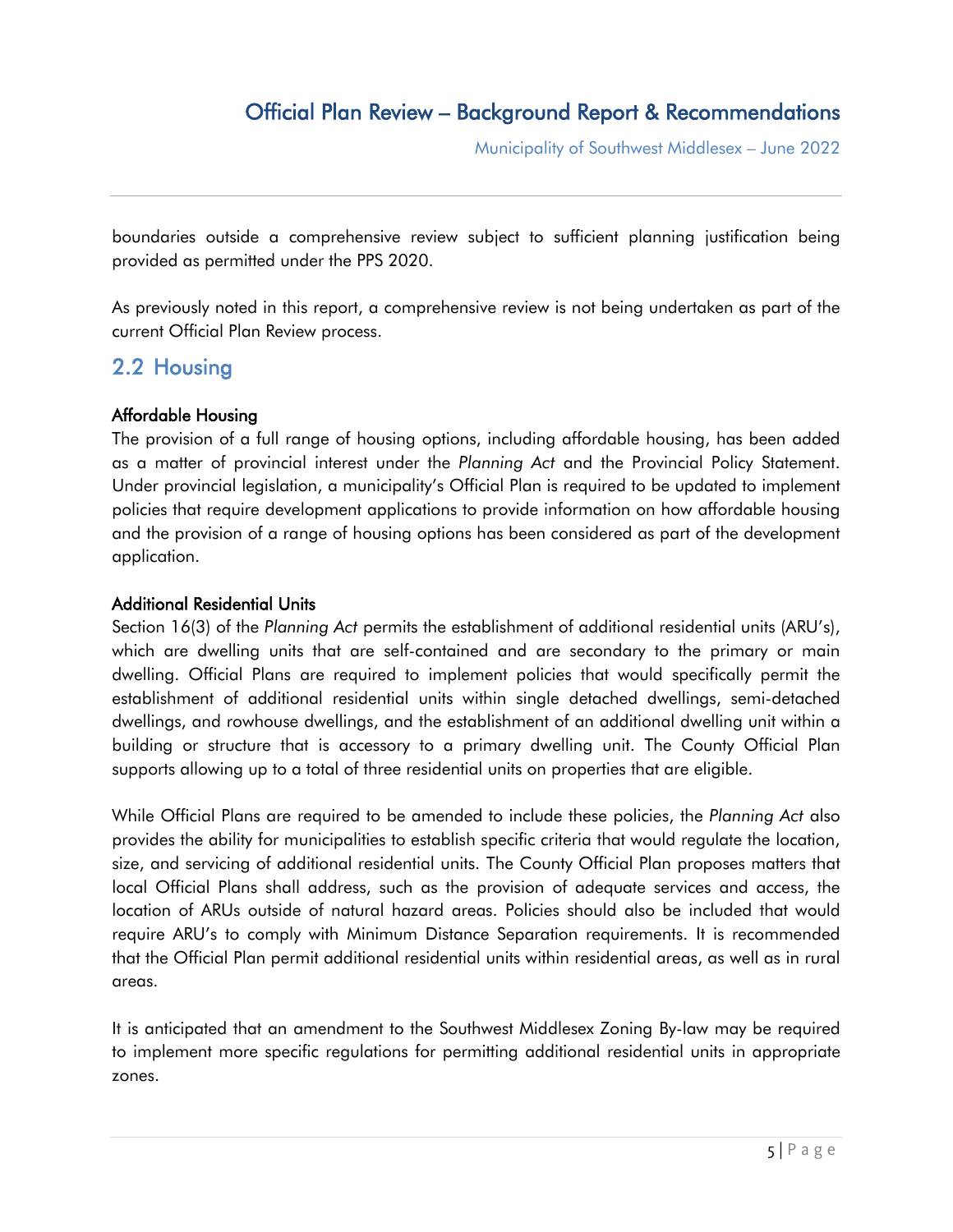## Official Plan Review – Background Report & Recommendations

Municipality of Southwest Middlesex – June 2022

#### Temporary Garden Suites

The Official Plan should be updated to reflect changes in the permitting of temporary garden suites, or granny flats as they are identified in the current Official Plan. Section 39 of the *Planning Act* regulates the establishment of temporary garden suites and was amended to increase the length of time that they can be permitted for from 10 years to 20 years. The County Official Plan has also introduced criteria for temporary farm labour, including encouraging local municipalities to include policies in their local official plan addressing considerations including demonstration of need, minimizing the loss of agricultural land, building size, the provision of adequate of services, access, and Minimum Distance Separation.

#### Future Growth & Intensification

The Provincial Policy Statement now requires that municipalities maintain a minimum 15-year supply of designated residential land, an increase from the previous minimum 10-year supply that was previously required. The PPS also contains requirements for promoting intensification of development and the County Official Plan proposes requirements for 15 percent of all development to proceed by way of intensification and development.

The policies of the Official Plan should be updated to address these changes and include the population and growth projections completed during the County Official Plan Review. The population projections include three separate growth scenarios for the Municipality: a low scenario, a middle scenario, and a high scenario. This approach provides for flexibility in determining which projections are best suited to the local Municipality. Under all three scenarios, the County and its local Municipalities are anticipated to experience moderate to strong population growth. 2021 Census data reported the population of Southwest Middlesex to be 5,893. The population is projected to increase to 6,100 in the low growth scenario, to 6,400 in the middle growth scenario, and 6,590 in the high growth scenario. As previously noted, a land inventory is anticipated to be conducted by the County to confirm the supply of land in the Municipality.

### <span id="page-5-0"></span>2.3Agriculture & Rural Areas

#### Permitted Uses in Agricultural Areas

The Provincial Policy Statement emphasizes the protection of agricultural resources. Permitted uses in agricultural areas are described in Section 2.2.3 of the PPS, and were amended to include agricultural uses, agricultural-related uses, and on-farm diversified uses. The PPS directs that agricultural-related and on-farm diversified uses shall not hinder agricultural operations and provides municipalities the ability to include land use criteria for these types of land uses.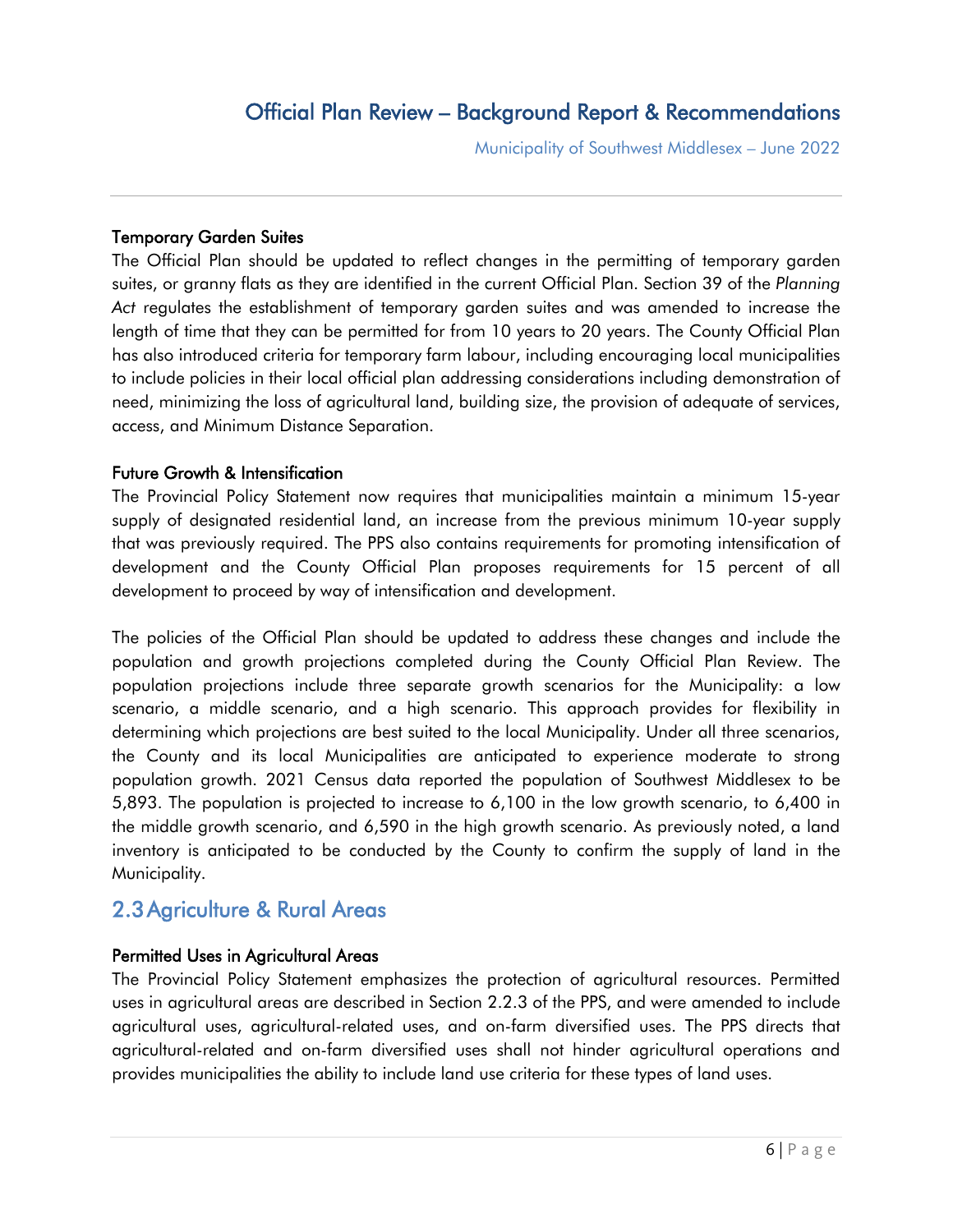# Official Plan Review – Background Report & Recommendations

Municipality of Southwest Middlesex – June 2022

The Ontario Ministry of Agriculture, Food, and Rural Affairs has published the Guidelines for Permitted Uses in Ontario's Prime Agricultural Areas, which assists in defining the range of uses that may be permitted in prime agricultural areas. The document also provides a basis for criteria that municipalities can use in regulate agricultural-related and on-farm diversified uses to ensure they are compatible with the surrounding area.

The Guidelines provide examples of permitted uses and uses that would typically not be permitted. Official Plan reviews should specifically review these guidelines and ensure policies are appropriate. Official Plans may be updated to reference the Guidelines, or they may expand current policies to clarify what is permitted.

The Official Plan should be amended to reflect the expansion of permitted uses and language should be updated to include changes from 'secondary uses' to 'on-farm diversified uses'. It is also recommended that the Municipality implement criteria to regulate the size and scale of agricultural-related and on-farm diversified uses, consistent with the Guidelines for Permitted Uses in Prime Agriculture Areas. The County Official Plan also contains criteria for on-farm diversified uses, including the provision of adequate servicing, the locating of such uses in agricultural areas to avoid land use conflicts, and compliance with Minimum Distance Separation Formulae. Current policies relating to the regulation of home-based businesses should also be reviewed to reflect any overlap in policies relating to permitting on-farm diversified uses.

The Official Plan policies for community improvement plans are recommended to be updated to recognize opportunities for supporting agri-tourism.

#### Lot Creation

The Provincial Policy Statement limits lot creation in agricultural areas to a limited range of purposes. The Official Plan contains criteria for agricultural severances including discouraging fragmentation of agricultural land requirements for minimum farm parcel size. Section 2.3.4.2 of the PPS permits lot adjustments in prime agricultural areas provided they are for legal or technical reasons. This policy should be included within the Official Plan agricultural severance policies.

Residential lot creation is prohibited in prime agricultural areas except for the severance of a farm dwelling that has become surplus to the needs of a farmer that owns the agricultural land. The PPS includes criteria that must be met for this type of severance to take place, which were amended to include direction that the severed parcel be a "minimum size needed to accommodate the use and appropriate sewage and water services". The County Official Plan encourages addressing matters including minimizing the loss of agricultural land, addressing the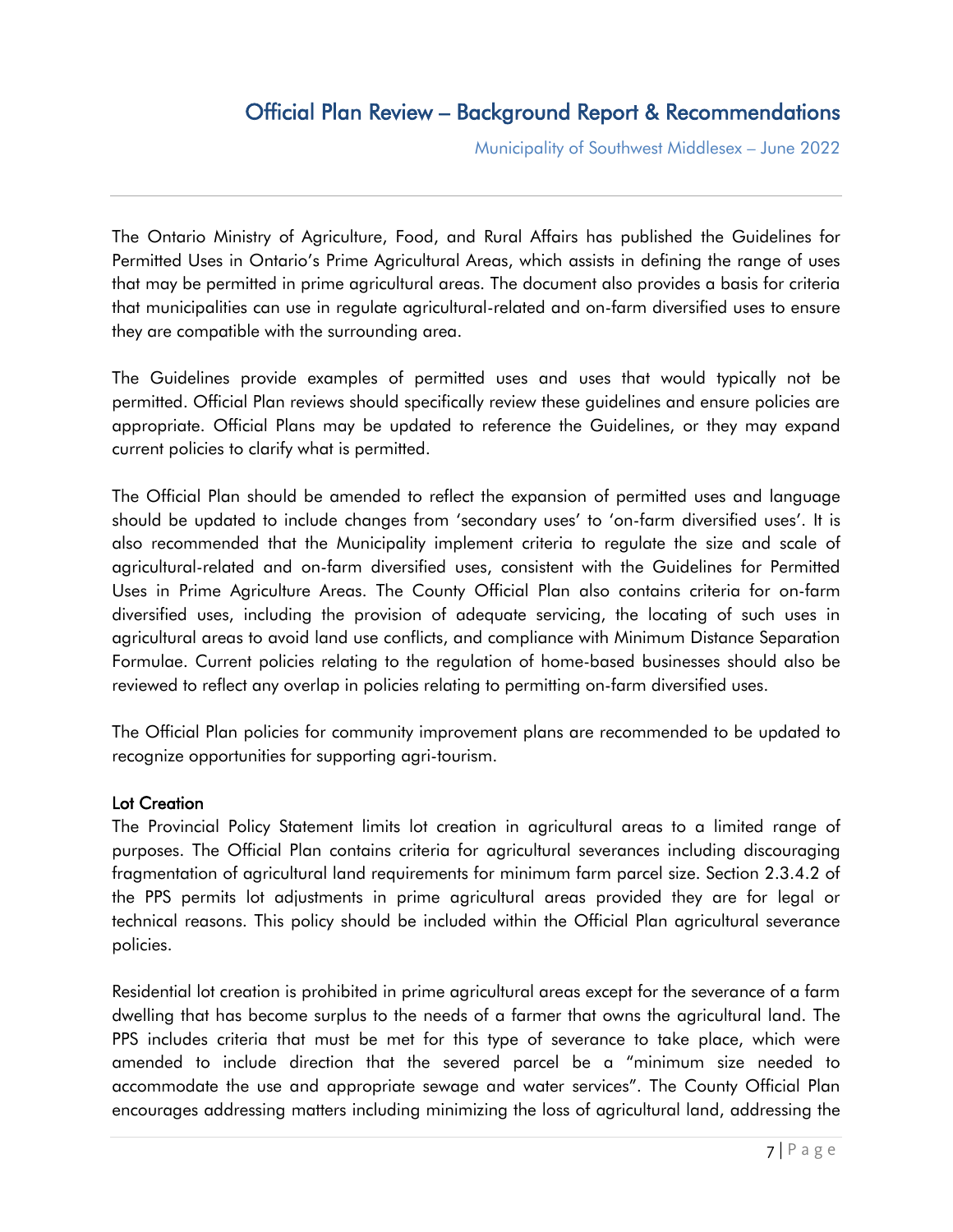retention of outbuildings with the residence surplus to a farming operation, and Minimum Distance Separation requirements. The policies of the Official Plan should be amended to reflect these changes to the criteria for surplus farm dwellings, and may also consider changes such as ensuring the habitability of the dwelling and rezoning of the severed parcel to an appropriate zone.

### Minimum Distance Separation Guidelines

To ensure the continuance of normal farm practices and protect agricultural operations, the Minimum Distance Separation (MDS) Guidelines were updated in 2017 and the policies required that municipalities reference the MDS Guidelines within the Official Plans. The Provincial Policy Statement also introduced changes under Section 2.3.6.2 that would require non-agricultural uses to comply with the MDS policies and that alternative locations for these types of uses are evaluated before being established in agricultural areas. It is recommended that the current provisions within the Official Plan be reviewed to ensure conformity with the MDS Guidelines.

# <span id="page-7-0"></span>2.4 Industry & Employment

### Conversion of Employment Lands

Under the previous version of the PPS, the conversion of employment lands to non-employment lands was only permitted at the time of a Municipal Comprehensive Review and that it can be demonstrated that there is a need for the conversion. Section 1.3.2.5 of the PPS now permits the conversion of employment lands outside of the comprehensive review process, provided that there is sufficient rationale to justify the conversion. The Official Plan should be amended to permit the conversion of employment areas outside of a comprehensive review subject to sufficient planning justification being provided and as now permitted under the PPS 2020. The County Official Plan also includes criteria to be addressed including, but not limited to ensuring that the proposed conversion does not result in incompatible land uses, the suitability of the site for employment uses has been evaluated, and the site does not offer opportunities for future expansion

### Compatibility of Employment Lands

The Provincial Policy Statement has been modified to include requirements that would ensure that employment lands are compatible with the surrounding areas, particularly land uses that are more sensitive in nature. Employment areas planned for industrial and manufacturing uses shall provide for separation or mitigation from sensitive land uses to maintain the long-term operational and economic viability of the planned uses and function of these areas.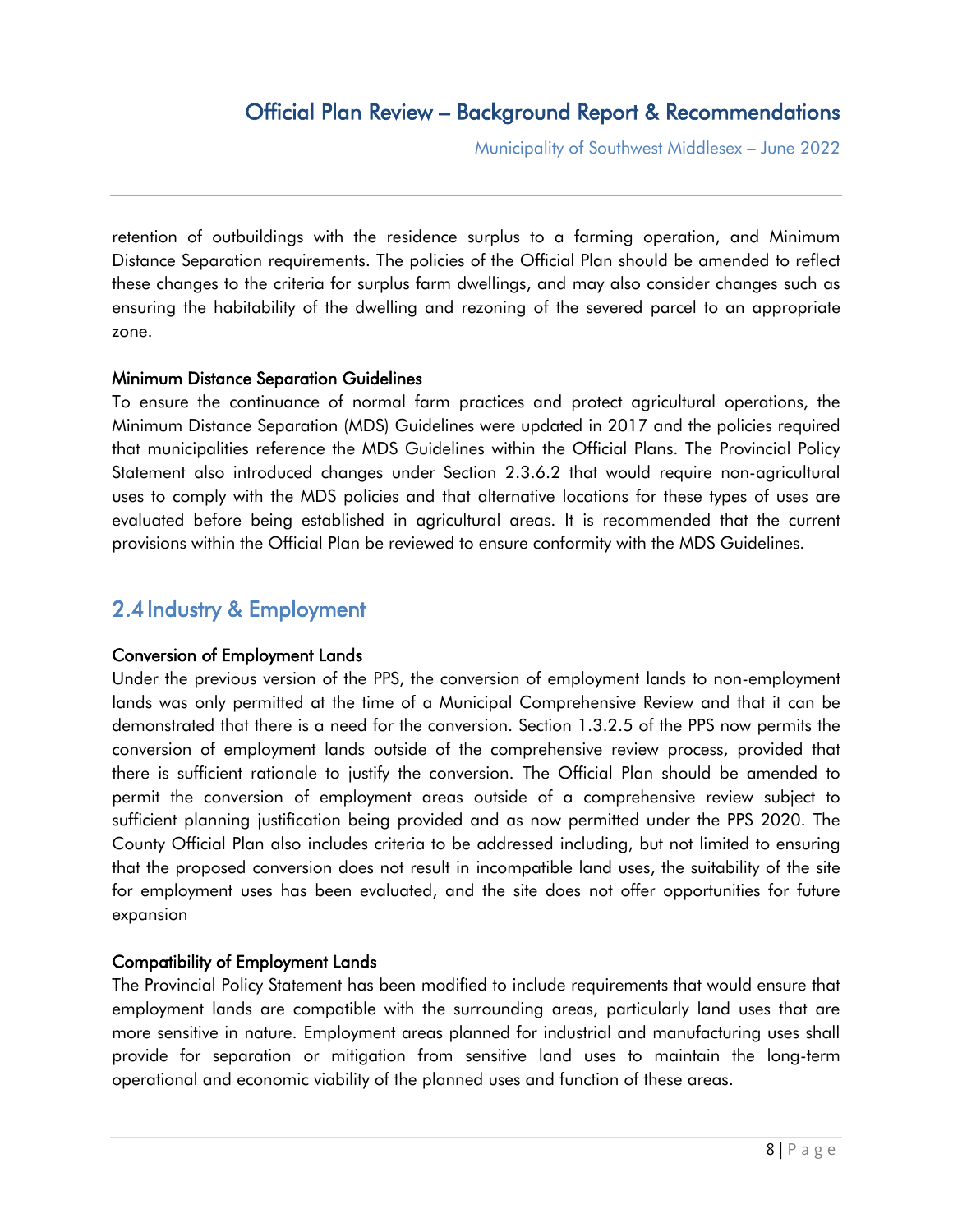### <span id="page-8-0"></span>2.5Recreation

On September 15, 2021, the Municipality approved the Southwest Middlesex Facilities & Recreation Master Plan which was prepared to review community priorities for parks, recreation, and cultural services over a ten-year period. As part of the assessment, several recommendations were included to ensure that the Municipality's parkland needs are met. This included changes to the Official Plan that would allow for the maximization of parkland dedication that is permitted under the *Planning Act*.

### Parkland Dedication Rate

Sections 3.4.5.2 and 4.4.3.3 of the Official Plan contain policies for parkland dedication. The Official Plan requires a dedication of 5% of land for residential development and 2% for all other forms of development. The Official Plan also contains a specific requirement of one hectare per 300 dwelling units for medium density development as permitted under Section 42(3) of the *Planning Act*. Section 3.4.5.2 of the Official Plan permits cash-in-lieu of parkland to be provided. The Facilities and Recreation Master Plan recommends that parkland dedication policies of the Official Plan be updated to permit an alternative rate for cash-in-lieu of one hectare per 500 dwelling units, as provided under the *Planning Act*.

### Suitability of Parkland

Section 3.4.5 of the Official Plan contains policies that provide direction for the dedication of parkland. The Parks & Recreation Master Plan includes recommendations that the Official Plan policies be updated to include additional criteria for the suitability of land that is proposed to be dedicated.

It is recommended that the policies be updated to ensure that land that is accepted for parkland dedication is suitable for supporting a variety of active and passive park activities. The Master Plan further recommends that parkland conveyed to the Municipality should be greater than 0.5 hectares, unless there is a need to reconcile a gap area. The Municipality may wish to consider accepting cash-in-lieu of parkland in cases where the area is adequately supplied with parkland or the development proposal is too small to result in a meaningful park parcel.

The acquisition of naturalized parkland (or hazardous lands) should be permitted over and above the parkland dedication requirements permitted through the *Planning Act*. This exclusion should also be extended to stormwater management ponds given its limited ability to accommodate active parkland facilities.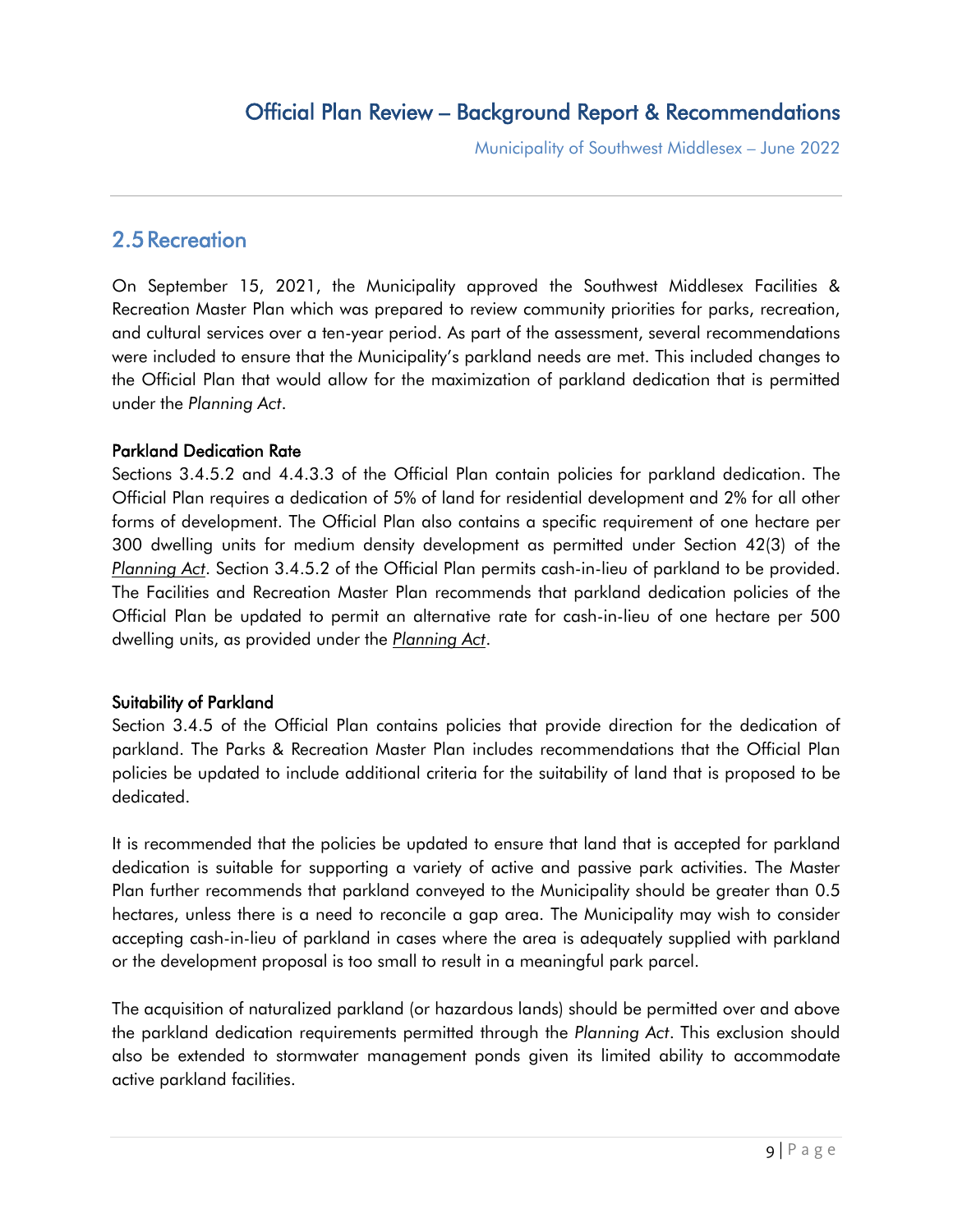## <span id="page-9-0"></span>2.6Natural Heritage

### Energy Conservation & Climate Change

The Provincial Policy Statement provides direction that municipalities consider and prepare for the impacts of climate change in their Official Plans. This includes the promotion of efficient use of land and resources, active transportation, energy conservation, building design and orientation that maximizes energy efficiency, and maximizing vegetation within settlement areas, where feasible.

### Protection of Natural Heritage Features

The Middlesex Natural Heritage Systems Study 2014 ("MNHSS") includes recommendations for municipalities to implement the findings of the study. It is recommended that the County Official Plan and local official plans refer to the MNHSS 2014 as the study that is relied on to identify significant features and areas and the significant natural heritage system in the County of Middlesex Planning area.

The MNHSS identifies that some natural features and ecological functions may not currently be included in the Natural Heritage System and may require further field studies and evaluation. Policies within the County Official Plan require that where development is proposed, a Development Assessment Report (DAR) is to be completed to determine the significance and protective measures of any natural heritage features, including natural heritage features not currently included in the MNHSS 2014, fish habitat identified by the Federal Department of Fisheries and Oceans, significant habitat of endangered species, and significant wildlife habitat.

The province has a recommended approach for identifying natural heritage systems, but municipal approaches that achieve or exceed the same objective may also be used. The MHSS recommends that policies in the Official Plan encourage the restoration of natural heritage features that make up the natural heritage system.

### Special Development Area – Krista Lane

Section 5.4.3.5 of the Official Plan contains policies regarding a Special Development Area along Krista Lane, including several undeveloped lots. As the undeveloped lots lie within the provincially significant Thomson Wetland, any development requires the approval of the Lower Thames Conservation Authority. A Development Agreement for the undeveloped lots on Krista Lane was updated in 2014 that required certain matters be addressed before development could take place on the subject lots, including addressing potential impacts to groundwater, Stormwater management, natural heritage features, species-at-risk, and servicing. It is recommended that the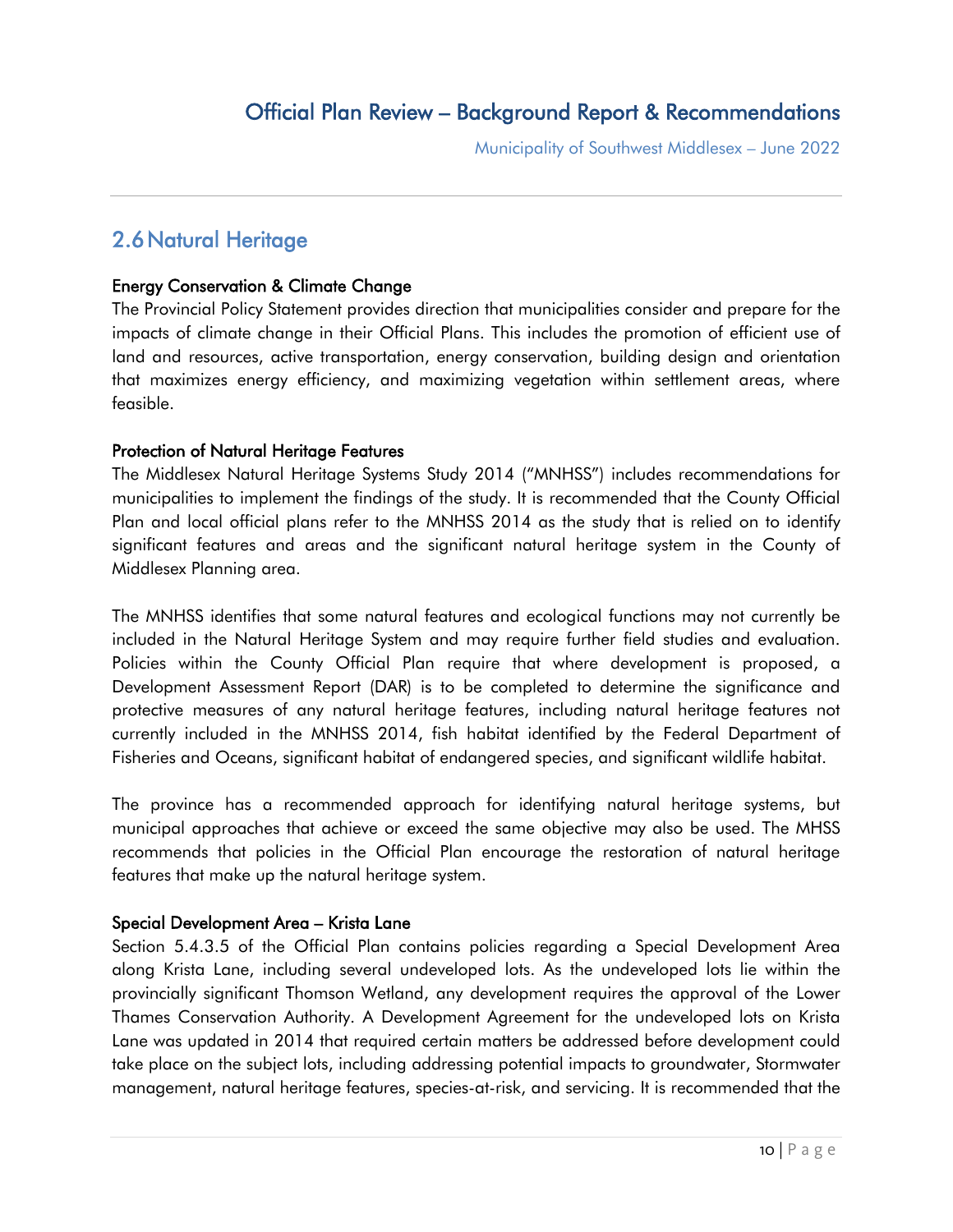Official Plan be updated to include these conditions as part of development approval within the Plan's policies.

#### Thomson Wetland

Upon approval of the Official Plan by the County of Middlesex the mapping associated with the wetland was deferred and remains an outstanding issue. The reason for the deferral was to provide additional time for the Ministry of Natural Resources and Forestry to re-evaluate the status and the boundaries of the wetland. There were some discrepancies regarding the boundary of the wetland between the Official Plan and the mapping that was later conducted by the Ministry. As a result, the status of the wetland was upgraded from a Locally Significant Wetland to a Provincially Significant Wetland in 2001, although this change in status was not conveyed to the Municipality or the County until 2010. It is recommended that the 'Deferral' on the cover of the Official Plan be removed. Schedule amendments may be required in consultation with the Lower Thames Valley Conservation Authority.

### <span id="page-10-0"></span>2.7Resources

#### Aggregate Resources

While the Municipality of Southwest Middlesex is considered to have no known deposits of aggregate materials that would be viable for extraction, the current Official Plan does contain policies that regulate extraction. The Provincial Policy Statement 2020 now requires that, where development is proposed adjacent to mineral deposits, it must be demonstrated that the potential resource extraction will not be hindered. Additionally, resource extraction is permitted as an interim use in prime agricultural areas provided that the site is rehabilitated back to an agricultural condition. Official plans should update mineral extraction policies to be consistent with the 2020 PPS.

#### Cultural Heritage

Official plans need to be updated to include cultural heritage and archaeology policies for development proposed on lands containing or adjacent to cultural heritage features. The PPS 2020 and the County Official Plan direct that municipalities shall engage with indigenous communities and consider their interests when identifying, protecting and managing cultural heritage and archaeological resources, as well as coordinate on land use planning matters. The Official Plan should also be updated to make reference to consultation with Indigenous communities during processes of conserving cultural heritage and archaeological resources.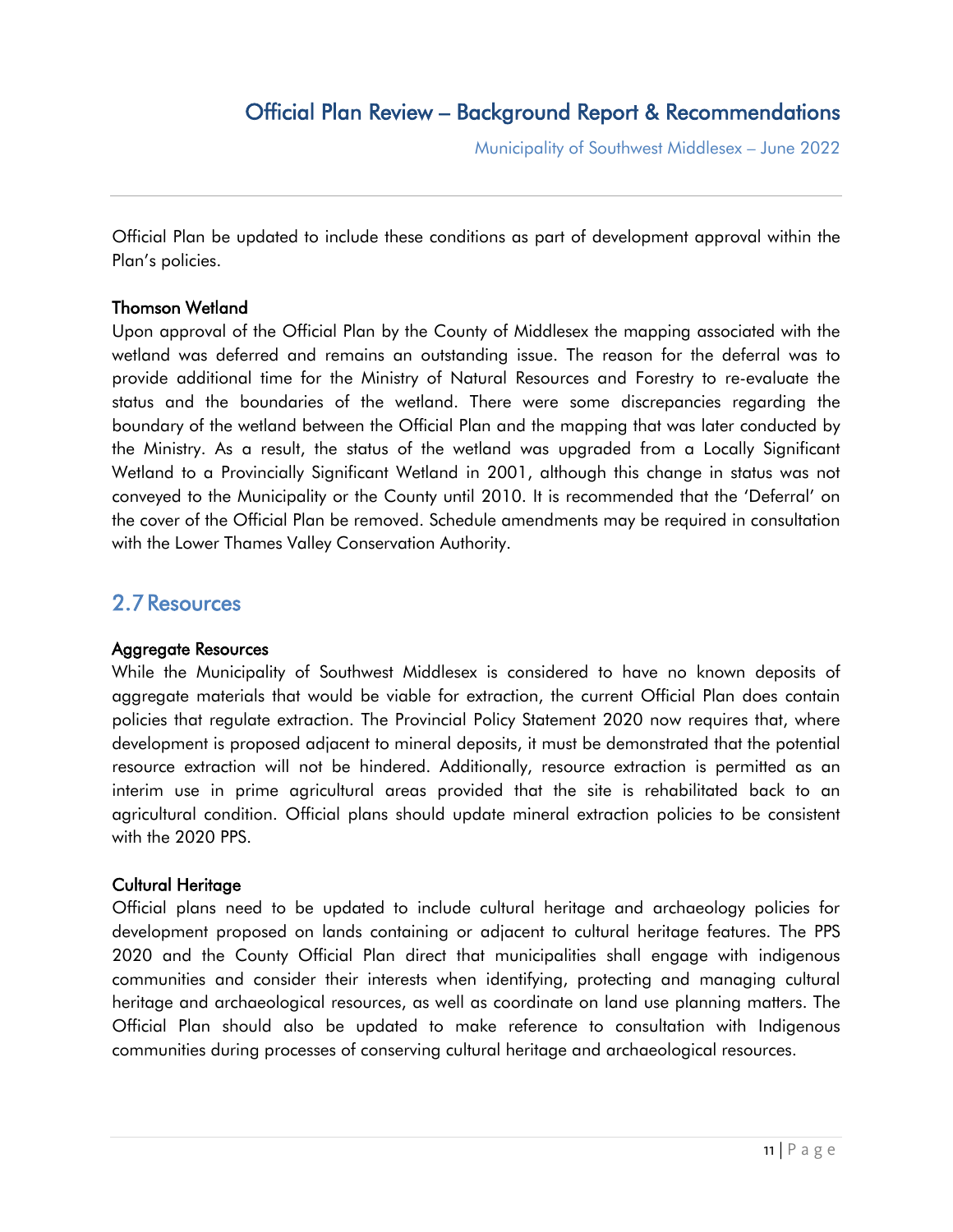# <span id="page-11-0"></span>2.8General

#### Matters of Provincial Interest

The *Planning Act* sets out matters of Provincial interest that development applications must have regard to. Amendments to the *Planning Act* by Bill 51 and Bill 73 have included the addition of affordable housing, a built form that is well designed and encourages a sense of place, sustainable development, and pedestrian-oriented development as matters of provincial interest. The Official Plan should be updated to reference these matters as provincial priorities that development applications must have regard to.

#### Active Transportation

The Provincial Policy Statement promotes development that is designed to be oriented towards pedestrians and defines the term 'active transportation' as an alternative method of travel other than motorized vehicles. The County Official Plan has also been updated to recognize the important role active transportation has in promoting opportunities for physical activity and cost effective travel for its residents and visitors alike. The current Official Plan should be reviewed to identify opportunities to include additional policies that relate to pedestrian-oriented development, as well as define the term active transportation in keeping with the policies under the PPS. This may include references to the Middlesex County Cycling Strategy and existing infrastructure and trail network that exist in the community.

### Requirements for Complete Applications

The *Planning Act* includes policies that set out requirements for complete submissions of development applications, including the provision of any information or materials that may be necessary for the review and evaluation of the application. Municipalities are required to implement these policies through the Official Plan that reference requirements for a complete application, including identifying a list of potential technical reports, studies, and/or drawings that may be required as part of a complete application submission. It is also recommended that the Official Plan set out requirements for pre-submission consultation before certain types of development applications are submitted.

### Site Plan Control

Section 41 of the *Planning Act* was amended to identify additional matters that municipalities can regulate through site plan control approvals. This includes matters relating to the design of facilities having regard for accessibility for persons with disabilities in accordance with the *Planning Act*. Section 41 of the *Planning Act* was also amended by Bill 109 to allow for municipalities to require applicants to consult with municipalities prior to submission, as well as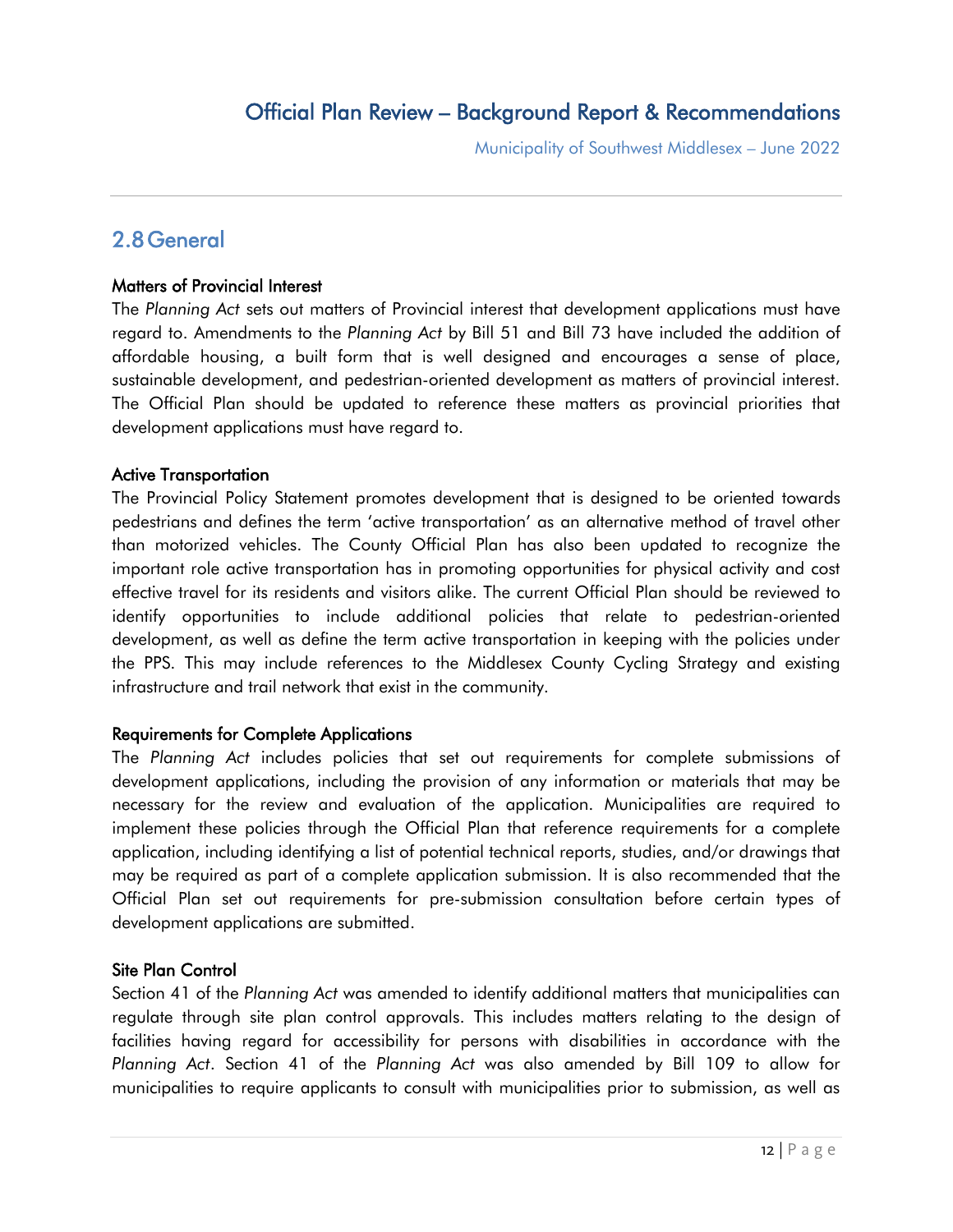require additional information be provided with an application submission, but only where permitted within an Official Plan.

#### Source Water Protection

The County has conducted a review of its Source Water Protection land use planning policies for the County and the local Municipalities. The Source Water Protection Background Report includes recommended policies to be implemented as part of the Official Plan, including the protection of surface and groundwater resources, as well as water quantity and quality. Recommendations also include policies to address identifying, maintaining, and protecting or enhancing groundwater features, natural heritage features, and surface water features.